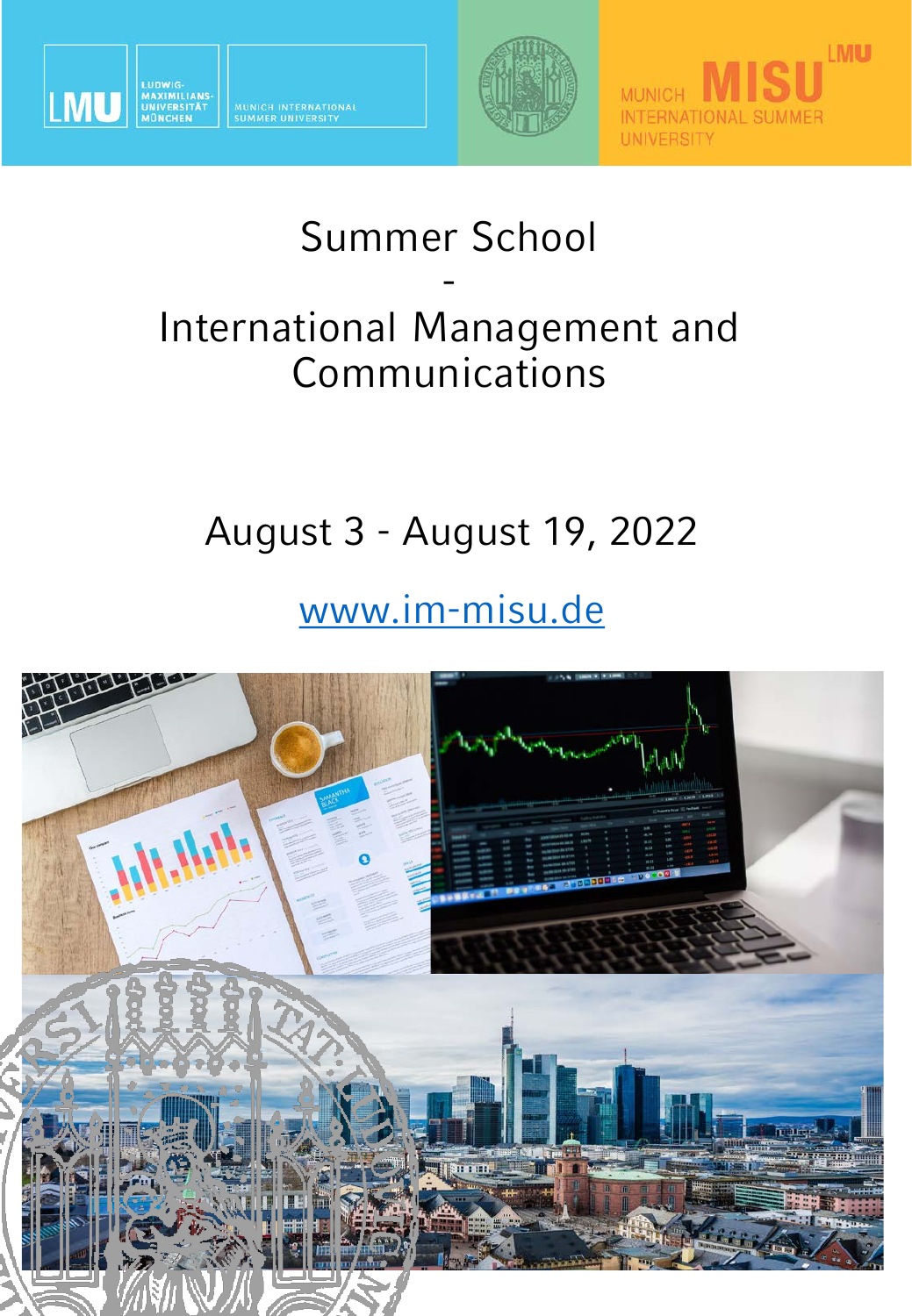## **Objectives**

The Munich School of Management at LMU - one of the leading universities for Business Administration in Europe - offers a unique summer program for students from around the world. The course takes place in the heart of Munich and addresses relevant topics of corporate communications as well as international management.



#### **The goals of the course are:**

- Understanding of the basics of international business and of the challenges confronting international and intercultural management
- Learning how to analyze business cases and how to apply theoretical concepts to real-world situations
- Improve understanding of management communications, both on a corporate as well as on an individual level
- Learn how companies use communications to implement strategy and achieve competitive advantage
- Develop a broad array of negotiation skills experimentally
- Explore the major concepts and theories of bargaining and negotiation

#### **Teaching concept**

At Institute for Marked-based Management "Doing the right things" and "Doing things right" are the secrets of successful management. This often means choosing from a multitude of possibilities with consequences only observable in the future. We offer the know-how for solving managerial decision problems in the area of market-based management by imparting. specific knowledge (e.g. theories on consumer behavior, communication theory, decision theory) as well as by teaching how to apply quantitative methods and interpret the results.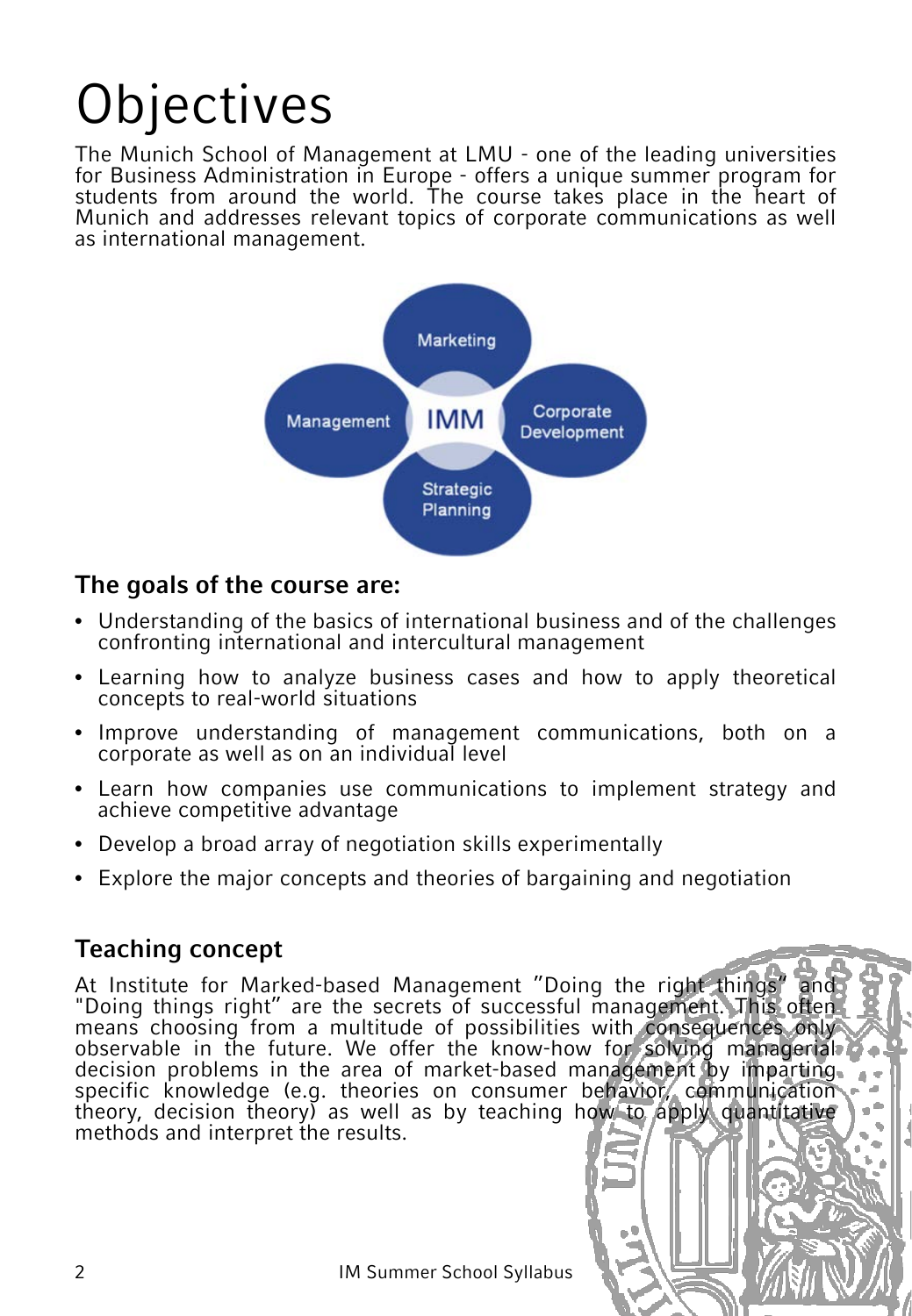## Content

The **first part** of our summer program "Management Practices and Corporate Communications in a Global Environment" addresses essential questions in international business and management. Relevant theories of the multinational enterprise, of competition, organization, marketing, strategy, and governance are applied to the specific challenges of organizing and managing cross-border and cross-cultural business activities. Problems are introduced by way of real world business cases.

The **second part** of this course seeks to improve your understanding of management communications, both on a corporate as well as on an individual level. As far as the corporate level is concerned, students may learn how companies use communications to implement strategy and achieve competitive advantage. To reach these goals, we will examine several cases, readings, and/or films that will help students to understand how corporate communications relate to general management in a firm.

Communications on an individual level is designed to teach students the theory and processes of negotiation as it is practiced in a variety of settings. The course will cover a broad spectrum of negotiation problems that are faced by managers. It will allow the participants to develop a broad array of negotiation skills experimentally. Considerable emphasis will be placed on simulations, role-playing and cases in this section as well. It offers a practical psychological exploration of the major concepts and theories of bargaining and negotiation.

### **Course Outline**

The lectures cover the following modules:

- Introduction and Overview of Corporate Communications & International Management
- Why Companies Go International
- The Political, Economic, and Legal Environment
- International Division of Labor
- Standardization vs. Differentiation
- Cross Cultural Management
- Reputation Management
- Corporate Social Responsibility
- Crisis Management
- Introduction and Overview Negotiation Analysis
- Negotiation Styles

#### **Please see our website for a detailed course schedule:**

[http://www.im-misu.de/en/content/IM\\_program](http://www.im-misu.de/en/content/IM_program)

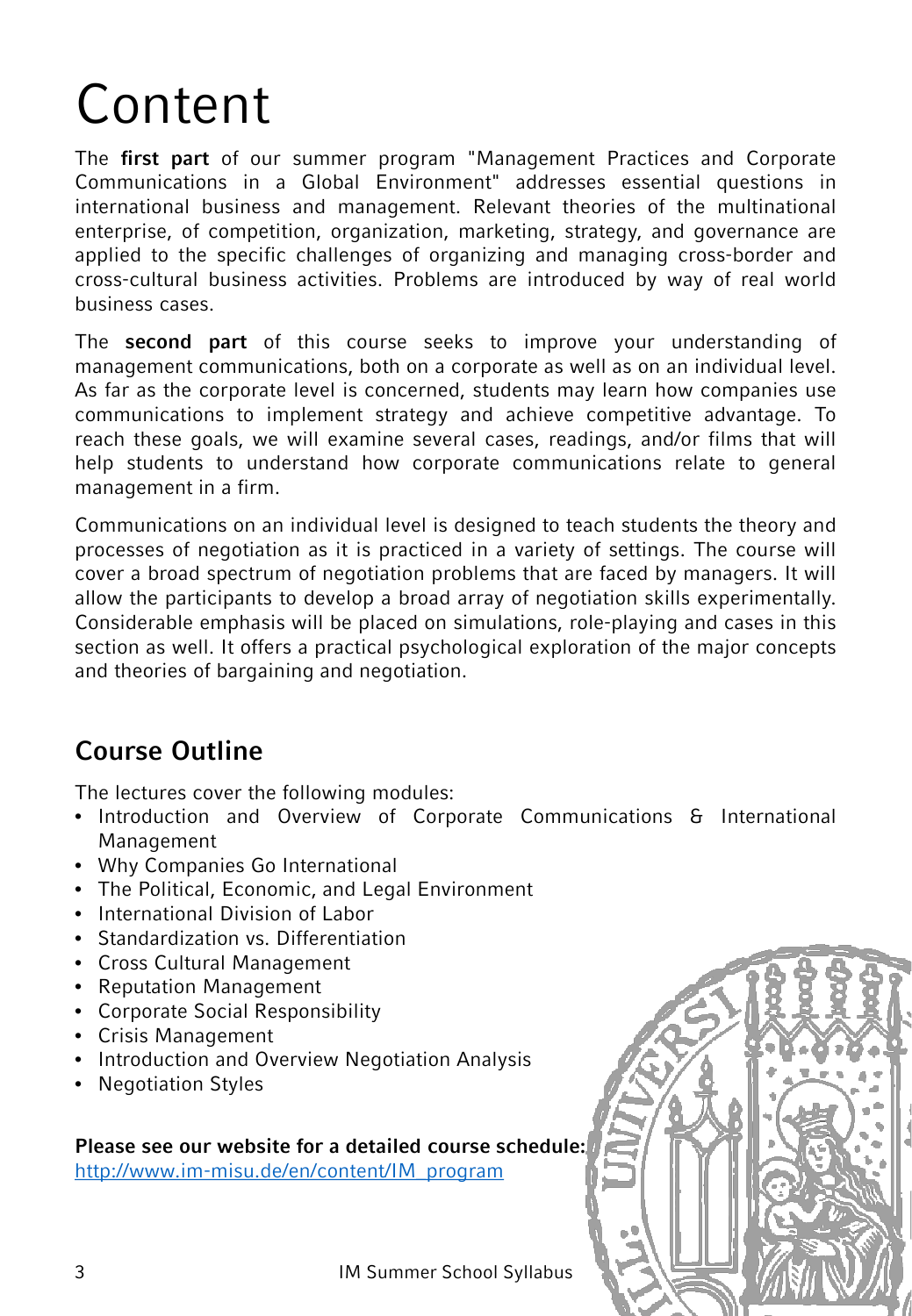## Academic Host

Institute for Market-based Management at the Ludwig-Maximilians Universtität München

## **Patronage**

#### **Prof. Dr. Manfred Schwaiger**



Head of the Institute for Market-based Management at LMU Munich; Dean of Studies of the Munich School of Management; Member of the International Advisory Board, EMLYON Business School; Academic Head of the European Master of Science in Management Programme (EM Lyon & Lancaster University Management School & LMU)

## **Lecturers**

#### **Maximilian Niederberger-Kern**

Research Assistant and Doctoral Candidate; Institute for Market-based Management at LMU Munich



Maximilian, born 1993 in Stuttgart, is a research and teaching assistant at IMM. He studied business administration and economics with majors in market-based management and strategic management at the Munich School of Management. Before joining the IMM, he worked as a student assistant at LMU and gained practical experience during internships in the insurance, logistics, and consulting industry.

#### **Stephan Traut**

Research Assistant and Doctoral Candidate; Institute for Market-based Management at LMU Munich



Stephan, born 1992 in Marktoberdorf, is a research and teaching assistant at the IMM. He received his bachelor and master degree in business administration from the Ludwig-Maximilians-University in Munich with majors in strategy and marketing. Stephan completed a business apprenticeship at Nestlé Germany and gained further practical experience at BMW Motorrad, Vodafone, and Deutsche Bahn.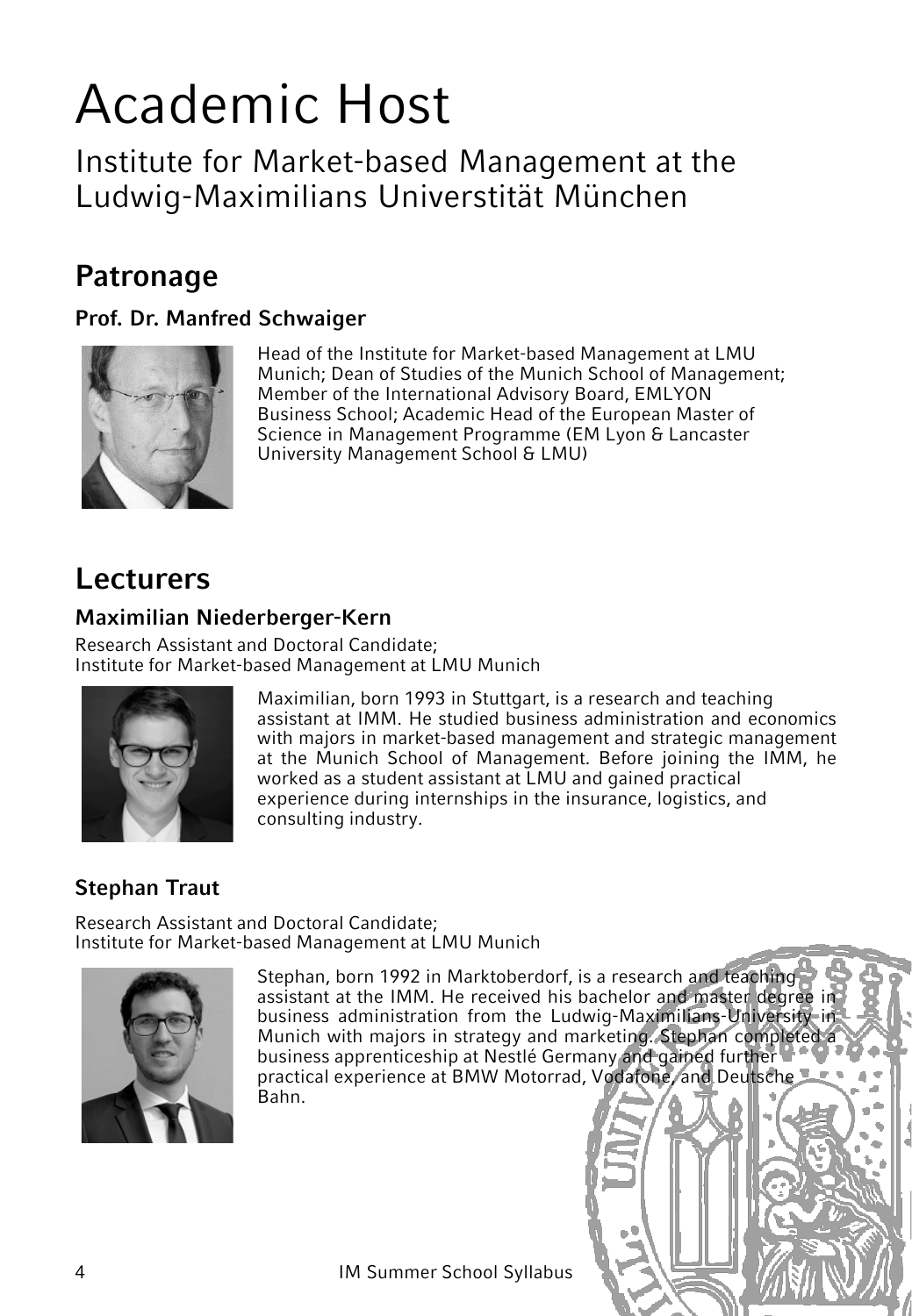## Course Requirements

### **Target group**

- We offer this program for Bachelor students from all faculties and young professionals with an interest in company analysis and valuation.
- Prerequisites for participation are a basic knowledge of business administrations and a good command of written and spoken English.
- Lectures, presentations and examinations will be held in English. Even though we do not require students to submit language test results, we urge students with poor language skills to abstain from applying. Knowledge of German is not a prerequisite.

## **Literature**

- Eberl, M., & Schwaiger, M.: Corporate Reputation: Disentangling the Effects on Financial Performance. European Journal of Marketing, Vol. 39(7/8), 2005, p.838- 854.
- Gesteland, Richard R.: Cross-Cultural Business Behaviour. 2nd ed., Copenhagen: Copenhagen Business School Press, 1999
- Hofstede, G.: Culture and Organisations. Software of the Mind. New York: McGraw-Hill, 2005
- Levitt, T.: The globalization of markets. In: Harvard Business Review, Vol. 61, Issue 3, May/June 1983, pp. 92-102.
- Morschett, D., Schramm-Klein, H., Zentes, J.: Strategic International Management, 3rd edition, Wiesbaden 2015
- Raithel, S. & Schwaiger, M.: The Effects of Corporate Reputation Perceptions of the General Pub-lic on Shareholder Value. Strategic Management Journal. Vol. 36 (6). 2015. pp. 945-956.

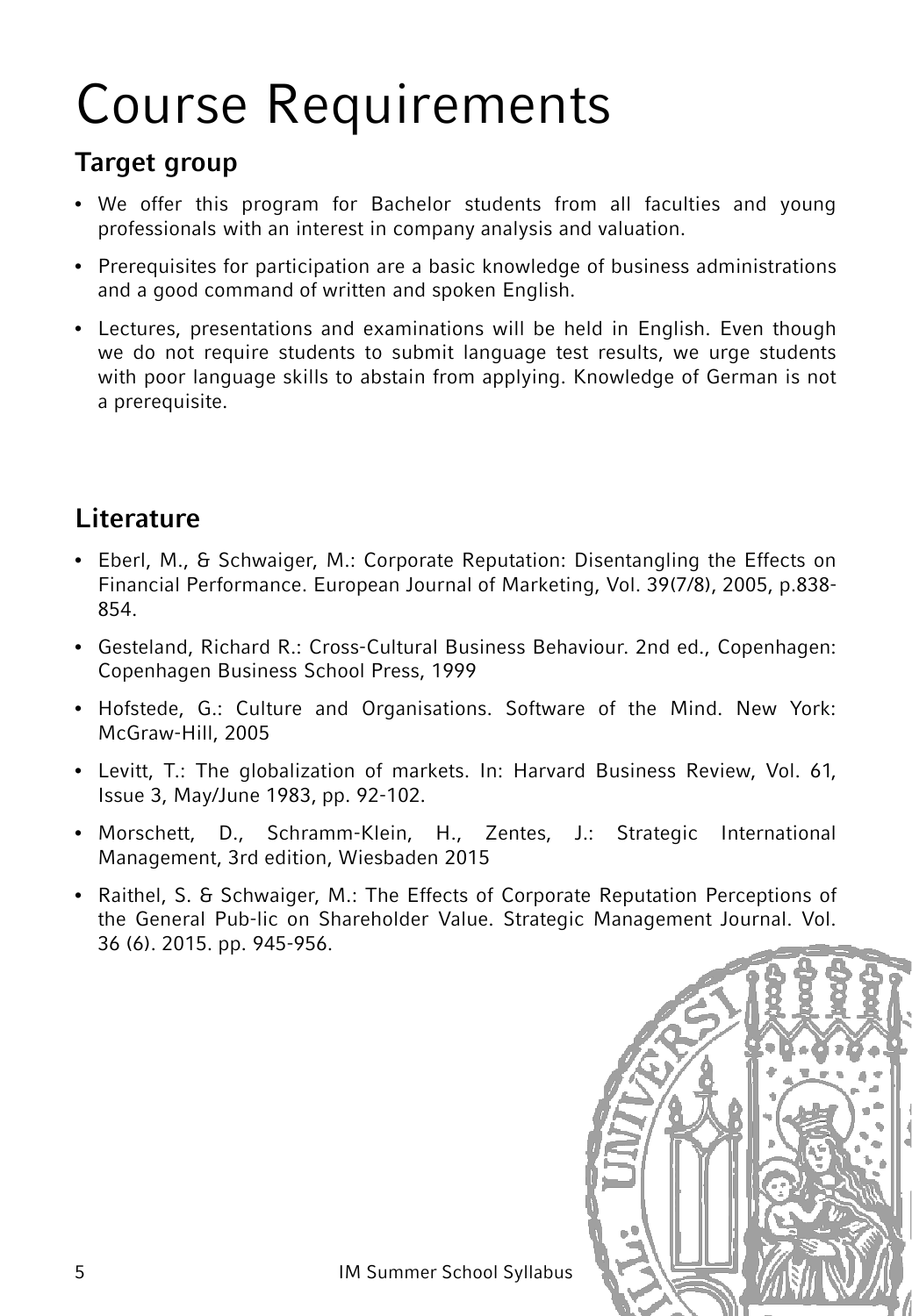# **Credits**

The Academic Board of the LMU Munich defines the requirements and contact hours\* for successful completion of the courses as follows:

- regular attendance (6 lessons max. absence)
- preparation for and active participation in seminars
- attendance and contribution to lectures
- participation in and contribution to class excursions
- self-study and homework assignments
- written assignments
- presentations

**Contact Hours\*:** 60 contact/class hours\* worth up to 6 ECTS credits

\* One contact/class hour comprises 45 minutes.

### **Credit Transfer**

Most international colleges and universities accept credits from the MISU LMU. However, each institution has its own policy regarding credit acceptance from other institutions. We strongly recommend that students consult their academic adviser and/or professor to receive credit transfer approval before applying to the MISU Summer Academy. Students who would like to transfer credits to their home universities should print out all documents contact the professor or study abroad adviser and ask for credit and grade approval.

### **European Credit Transfer system (ECTS) and ECTS Credits**

The ECTS was developed in order to provide common procedures that may guarantee academic recognition for studies abroad. ECTS credits are based on the workload students need in order to achieve expected learning outcomes. The ECTS (European Credit Transfer and Accumulation System) is a standard for comparing the academic level and performance of students in Higher Education across the European Union.

Students will be awarded 1 ECTS credit for 30 hours of work, including attending. classes, self-study, examinations and essays. The following chart provides grading information: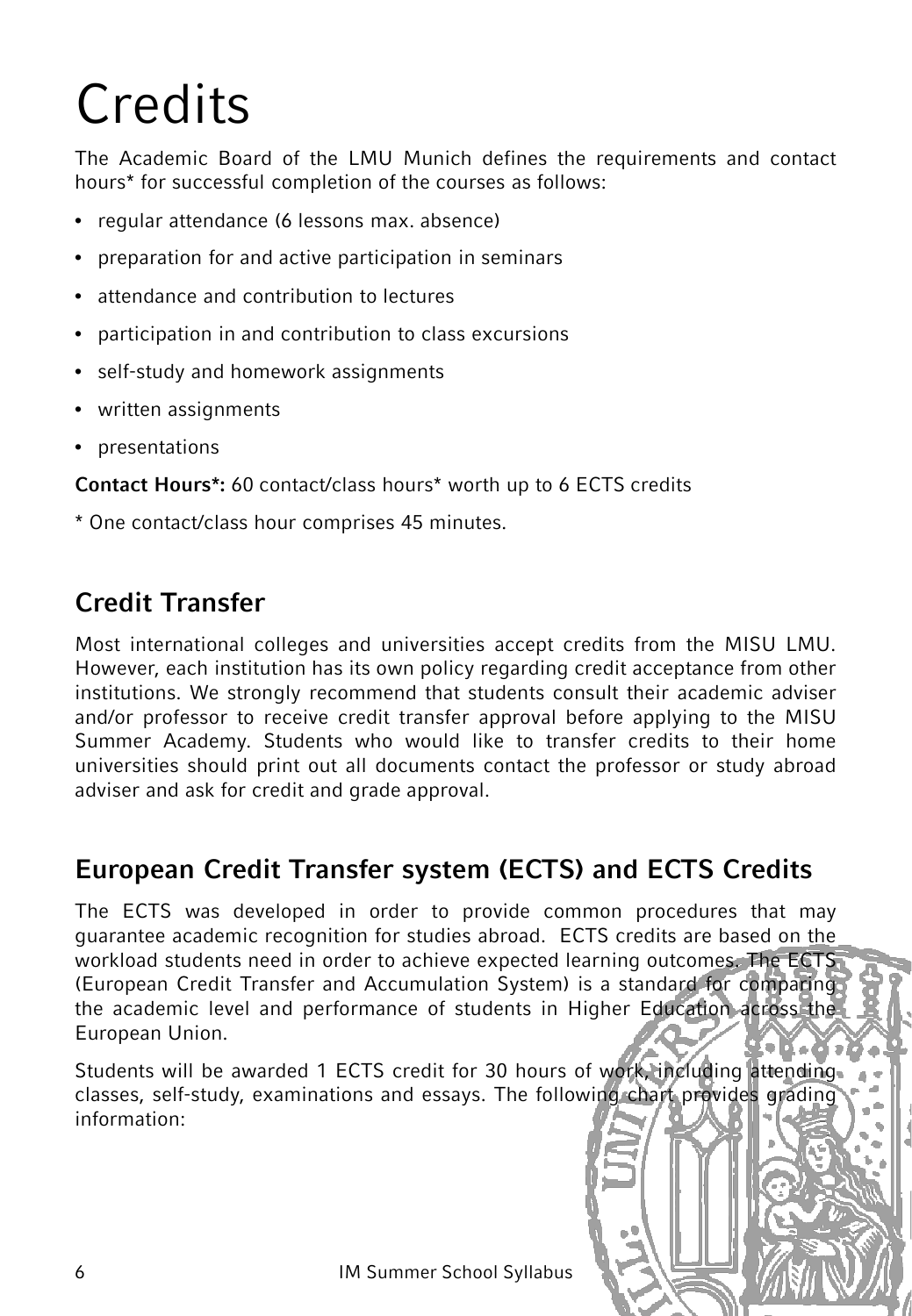# Grading

### **Grading Scale**

Grades are defined by the Academic Board according to the general grading system of the LMU. Please note that extra credit is not available for this course.

- $1,00 1,50 =$  very good (sehr gut)
- $1,51 2,50 = \text{good}$  (gut)
- $2,51 3,50 =$  satisfactory (befriedigend)
- $3,51 4,00 =$  sufficient (ausreichend)
- 4,00 deficient (mangelhaft)

| <b>LMU Grade</b> | <b>Description</b> | <b>Grade ECTS</b> | US | US  | Percentage |
|------------------|--------------------|-------------------|----|-----|------------|
| 1.0              | excellent          | Α                 | A+ | 4,0 | $100 - 97$ |
| 1.0              | very good          | A                 | Α  | 3,9 | $96 - 93$  |
| 1,3              | very good          | A                 | А- | 3,7 | $92 - 90$  |
| 1.7              | qood               | B                 | B+ | 3,5 | $89 - 87$  |
| 2.0              |                    | B                 | B  | 3,3 | $86 - 83$  |
| 2.3              |                    | B                 | B- | 3,0 | $82 - 80$  |
| 2.7              | satisfactory       | C                 | C+ | 2,7 | $79 - 77$  |
| 3.0              |                    | C                 | C  | 2,3 | $76 - 73$  |
| 3.3              |                    | D                 | C- | 2,0 | $72 - 70$  |
| 3.7              | sufficient         | E                 | D+ | 1,3 | $69 - 67$  |
| 4.0              |                    | E                 | D  | 1,0 | $66 - 60$  |
| >4.0             | insufficient       | F                 | E  | 0,0 | $59 - 0$   |
| ΝG               | not graded         | F                 |    | 0,0 | 0          |

• Passing grades are 1,00 to 4,00.

## **Grading Procedure**

#### **There are three grading sections in this course:**

- $65% =$  Written Exam
- 25% = Oral presentation, homework assignments
- $10\%$  = Active participation in class and soft skills

## **Transcripts**

Every student will receive an official transcript after the successful completion of all program requirements. The transcript will show the course name and contact hours, the number of acquired credits as well as the achieved grades.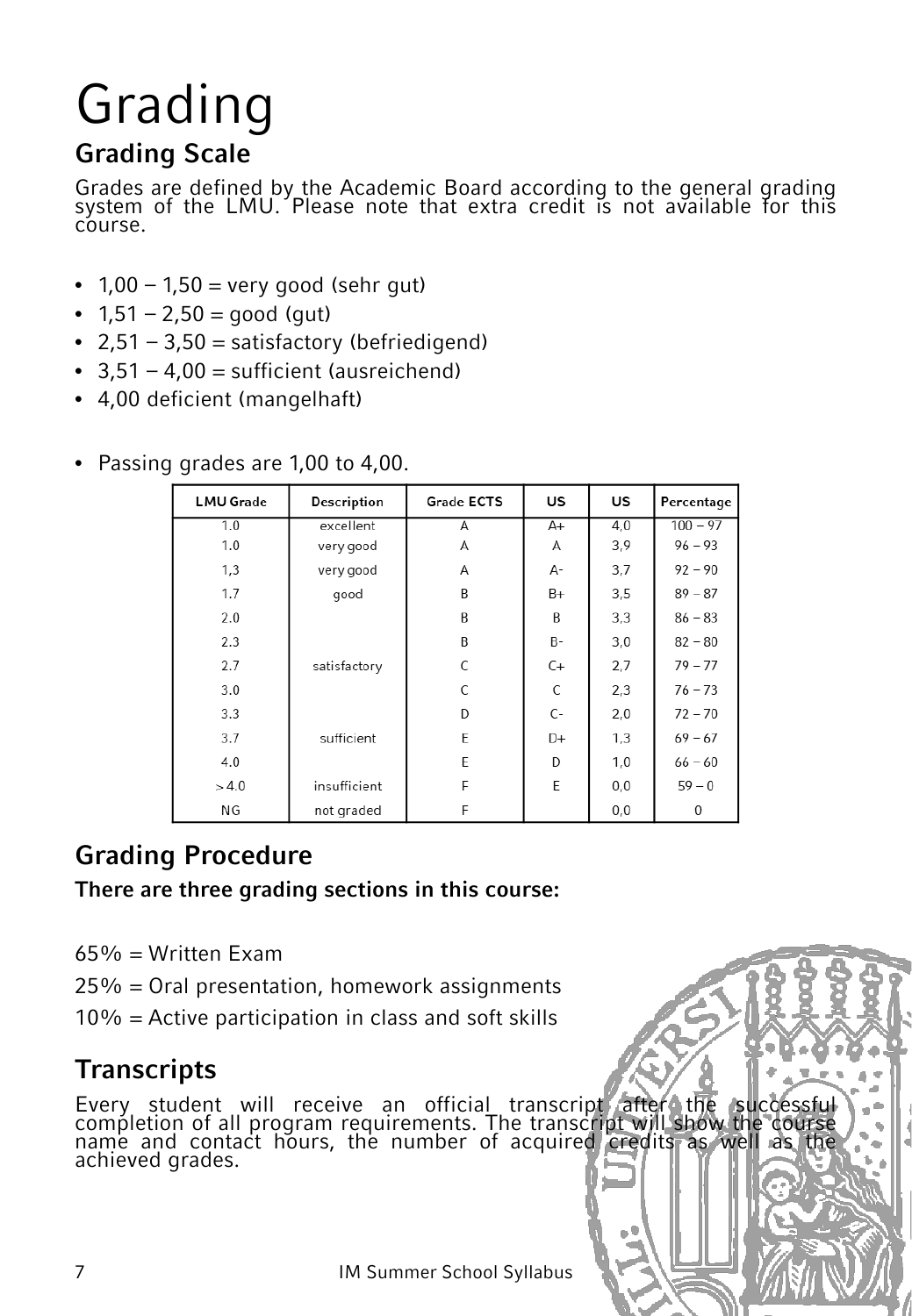## Fees & Payment

**Early bird registration fee:** € 150.00 (until March 1, 2022) **Regular registration fee:** € 300.00 **Tuition:** € 700.00 **Housing fee:** € 450.00 (single room)

#### **The complete payment includes the following:**

- academic program (60 contact hours in class, 6 ECTS credits
- course reading materials
- excursions: City Tour Munich, Castle Neuschwanstein, City of Nürnberg (participation at your own risk)
- student residence (single apartment with own bathroom and kitchen)
- mensa and cafeteria access
- internet access at the dorm (LAN)
- internet access at the university (WiFi)
- library access
- tutors and emergency contact

## **Deadlines for payment**

- **Early bird registration fee and tuition payment deadline:** immediately after receiving the e-mail with the admission letter (PDF), March 10, 2022 at the very latest.
- **Regular registration fee and tuition payment deadline:** immediately after receiving the e-mail with the admission letter (PDF), May 10, 2022 at the very latest.

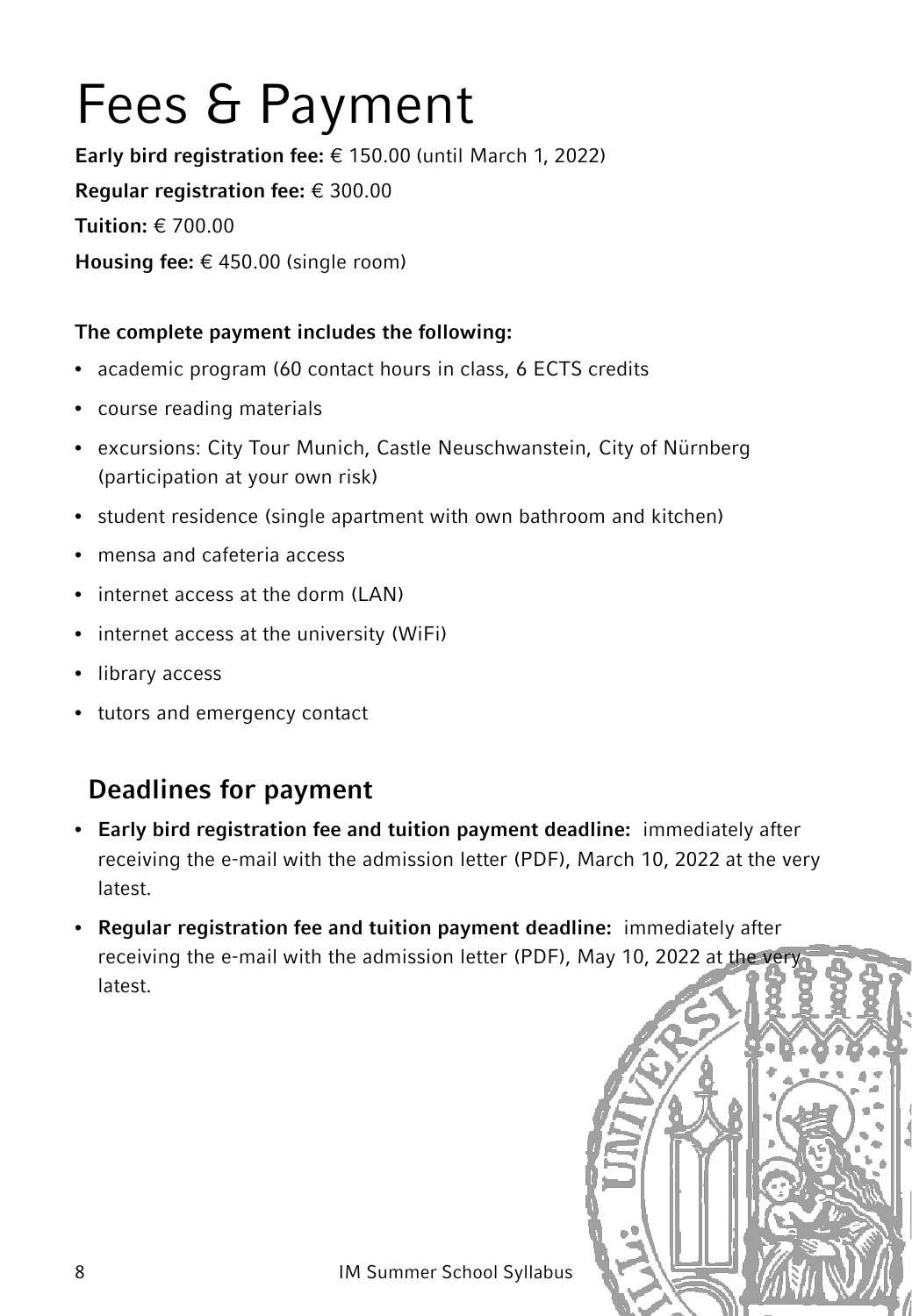## Cancellation\*

#### **Cancellation before the registration deadline:**

• The registration fee will not be refunded. All other deposits will be fully refunded.

#### **Cancellation after the registration deadline:**

• The registration fee will not be refunded. If accommodation was booked, the rent will not be refunded or have to be paid.

#### **Cancellation 4 weeks before commencement of the course:**

• The registration fee will not be refunded. If accommodation was booked, the deposit for the rent will not be refunded and 50% of the tuition will not be refunded.

#### **Cancellation 3 days before commencement of the course:**

- The registration fee will not be refunded. If accommodation was booked, the deposit for the rent will not be refunded and 80% of the tuition will not be refunded.
- Once the course has started, no refund will be granted.

#### **Cancellation by MISU**

- All tuition and fees will be refunded.
- \* All bank charges are excluded from repayment.

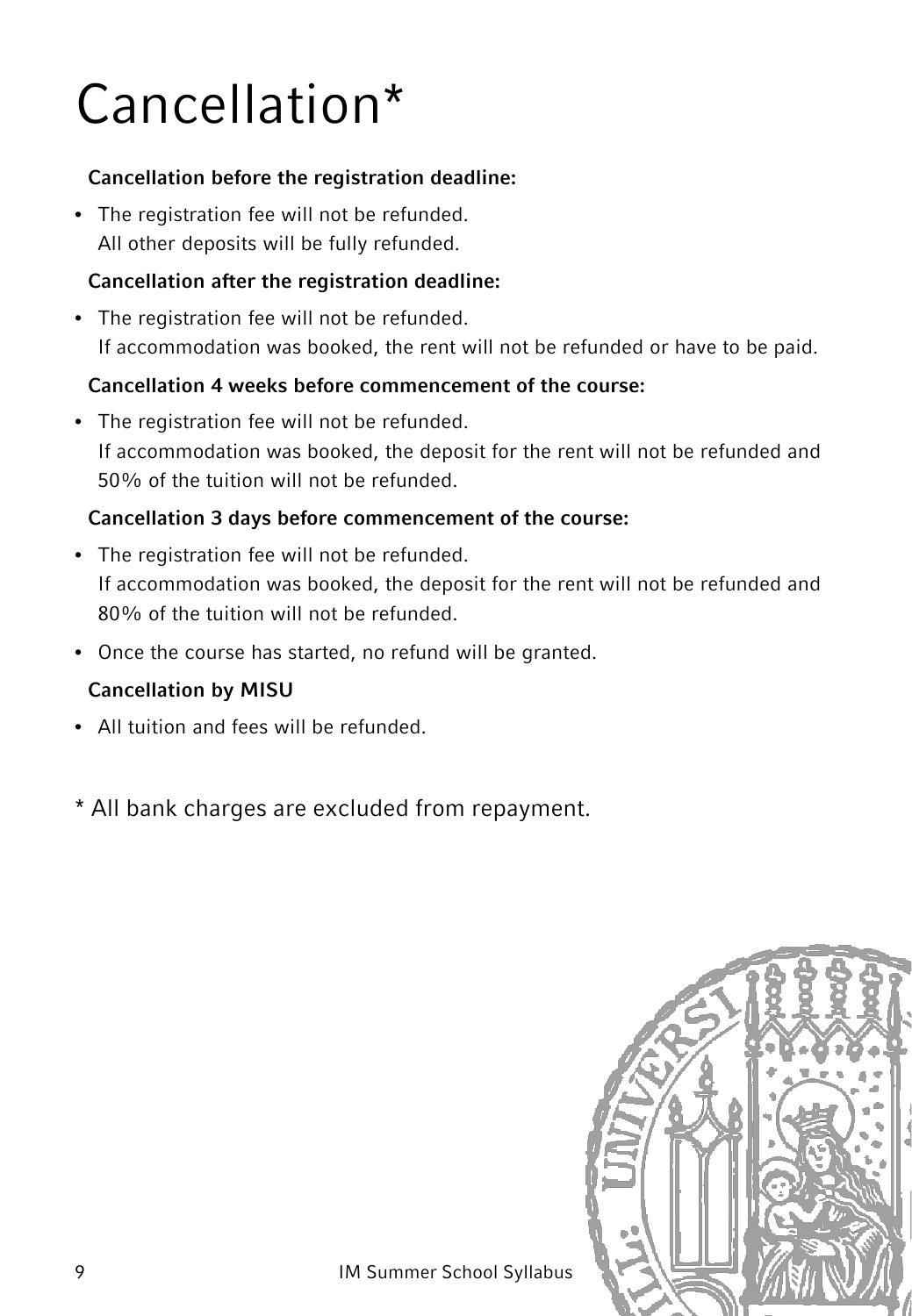## Accommodation

## **Arrival**

• August 2, 2022 (Check-in 02:00 p.m. - 7:00 p.m.)

## **Departure**

• August 20, 2022 (Check-out 10:00 am at the latest)

## **Student Residence**

The participants will reside in one of the LMU student residences. The student housing facility is located approximately six subway stations away from the classroom and the city center.

### **About the rooms:**

- Each student will have their own private apartment with their own small kitchen and bathroom (WC  $+$  shower).
- The rooms are equipped with bedding (sheets and blankets) which can be washed at one of the laundry rooms in the building.
- Kitchen utensils (cutlery, cups, plate and pots) will **not** be provided.
- Towels will also **not** be provided. We ask you to acquire this items according to your own personal needs.
- Internet access is available via Ethernet (LAN) cable. The cable is not provided. Please bring our own.
- Please note that student residences are geared towards student needs and financial means. As such do not expect facilities to meet claims on luxury comfort and on pools.
- Students with health impairment are kindly asked to inform us in the application process.

## **Board**

During your stay, you will be responsible to provide your own meals. You should count on spending approximately 15,00 € per day on food. During the week lunch can be purchased at one of the university's canteens for 3,00 -7,00 €.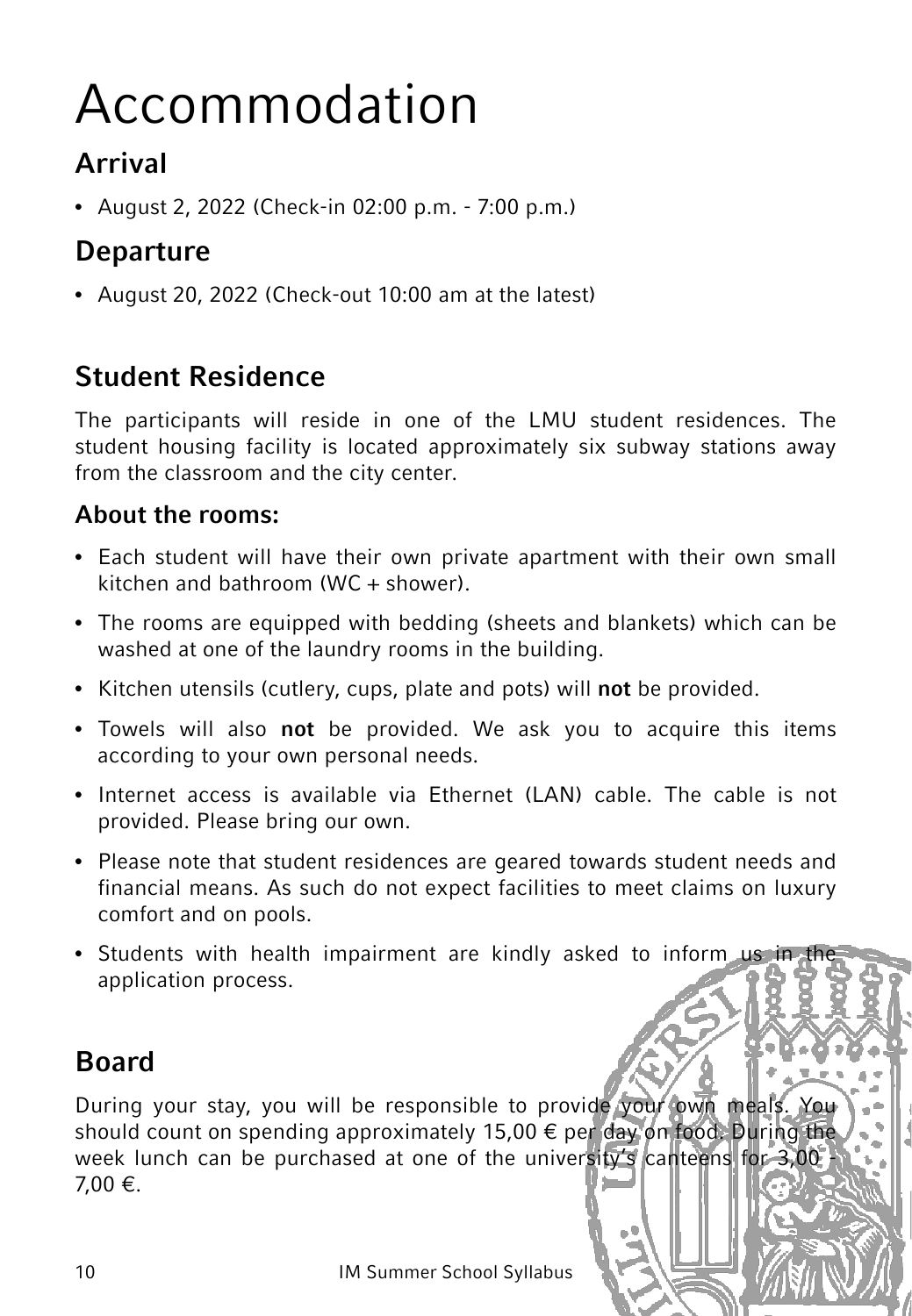# Registration

The selection of participants will be done continuously. The registration takes place on the 'first come, first serve'- principle, given that the application meets the requirements of the program.

The application is based on a first come first served basis. The number of students from one university is limited to 4 to ensure an international character of the program.

#### **The online registration starts on the November 1, 2021**.

[http://www.im-misu.de/en/content/IM\\_registration](http://www.im-misu.de/en/content/IM_registration)

### **Application materials for the IM program:**

- Curriculum vitae (CV): you may use the Euro Pass format if you do not have your own form: [http://europass.cedefop.europa.eu](http://europass.cedefop.europa.eu/)
- Statement of motivation: Applicants should write a short statement of no more than one typed page in English as to why they wish to take part in the summer program.

#### **Deadlines for the registration:**

- **Early bird application deadline:** March 1, 2022
- **Regular application deadline**: May 1, 2022